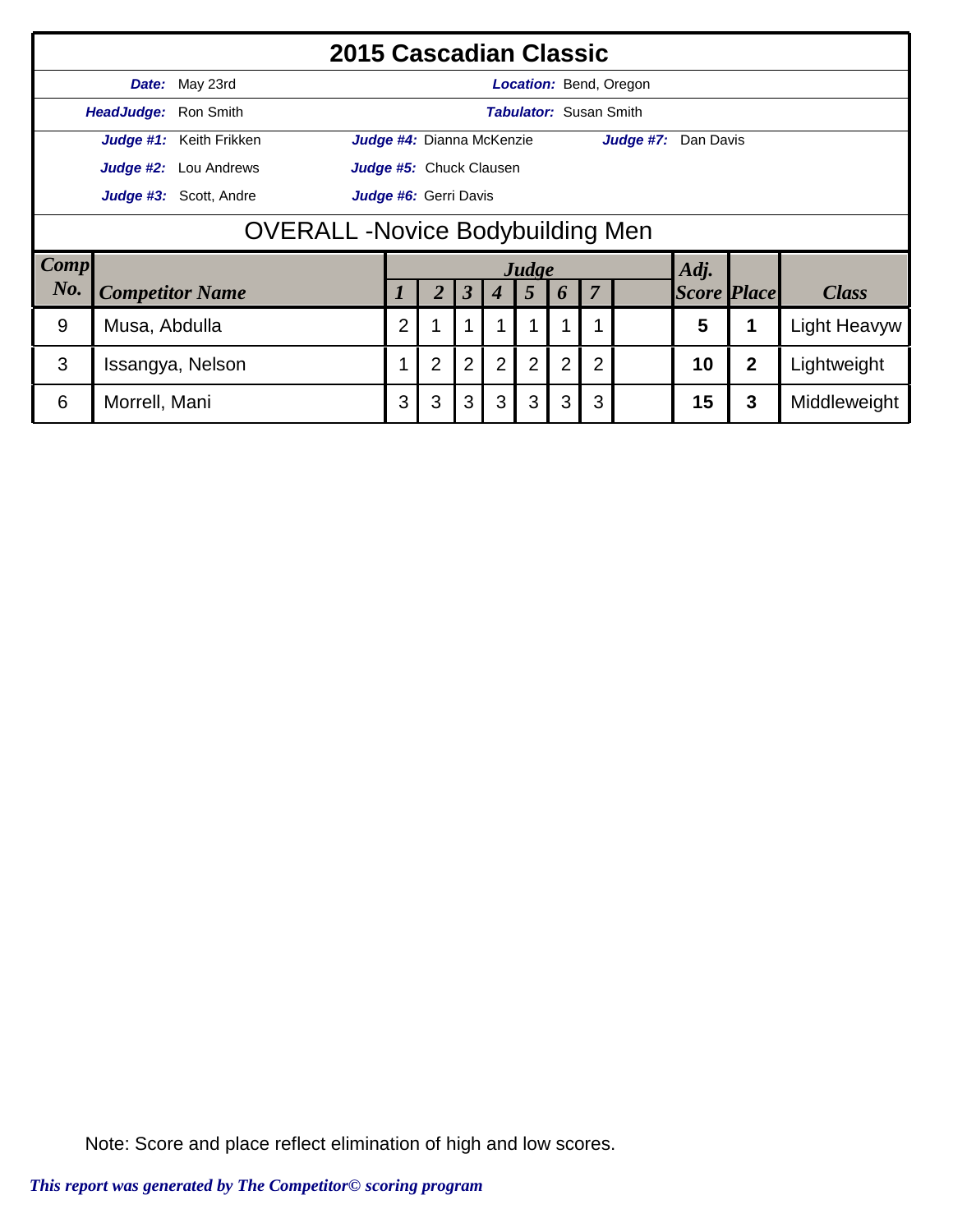|             | 2015 Cascadian Classic          |                        |           |   |   |             |   |                               |   |             |                               |                    |              |                     |
|-------------|---------------------------------|------------------------|-----------|---|---|-------------|---|-------------------------------|---|-------------|-------------------------------|--------------------|--------------|---------------------|
|             |                                 | Date: May 23rd         |           |   |   |             |   |                               |   |             | <b>Location: Bend, Oregon</b> |                    |              |                     |
|             | HeadJudge: Ron Smith            |                        |           |   |   |             |   | <b>Tabulator: Susan Smith</b> |   |             |                               |                    |              |                     |
|             | Judge #1:                       |                        | Judge #4: |   |   |             |   |                               |   |             | Judge #7:                     |                    |              |                     |
|             | Judge #2:<br>Judge #5:          |                        |           |   |   |             |   |                               |   |             |                               |                    |              |                     |
|             | Judge #3:<br>Judge #6:          |                        |           |   |   |             |   |                               |   |             |                               |                    |              |                     |
|             | <b>OVERALL</b> - Physique Women |                        |           |   |   |             |   |                               |   |             |                               |                    |              |                     |
| <b>Comp</b> |                                 |                        |           |   |   |             |   | Judge                         |   |             |                               | Adj.               |              |                     |
| No.         |                                 | <b>Competitor Name</b> |           |   |   | 3           |   | 5                             | 6 | 7           |                               | <b>Score Place</b> |              | <b>Class</b>        |
| 14          | Lindquist, Lisa                 |                        |           | 1 | 1 | 1           | 1 |                               |   | $\mathbf 1$ |                               | 5                  |              | Class A Und         |
| 12          | Lindquist, Lisa                 |                        |           | 1 | 1 | $\mathbf 1$ | 1 |                               |   | $\mathbf 1$ |                               | 5                  | $\mathbf{2}$ | <b>Masters Over</b> |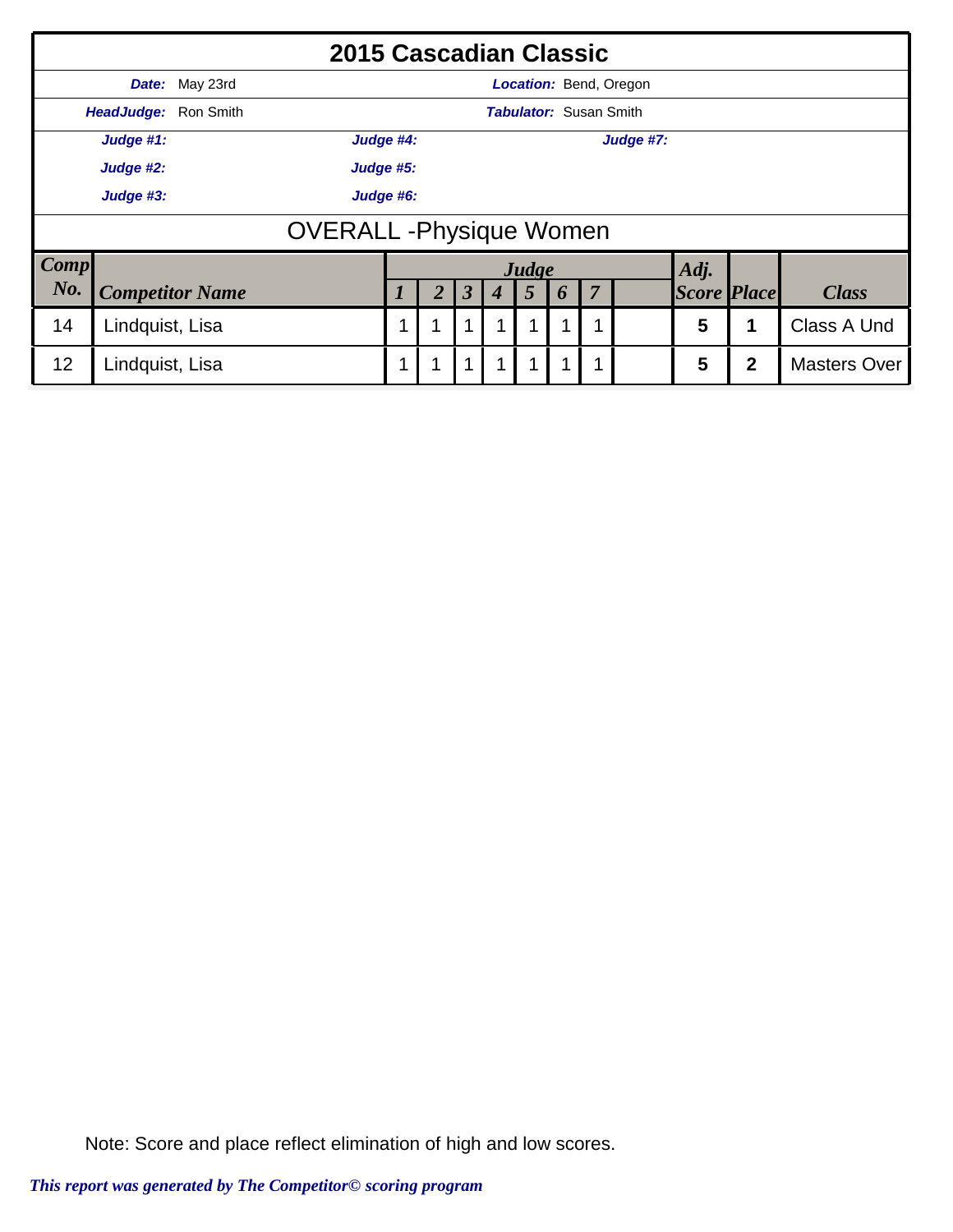|             | 2015 Cascadian Classic                          |                              |                                                                                                                                |  |   |  |       |                               |                |                               |                    |  |              |  |
|-------------|-------------------------------------------------|------------------------------|--------------------------------------------------------------------------------------------------------------------------------|--|---|--|-------|-------------------------------|----------------|-------------------------------|--------------------|--|--------------|--|
|             |                                                 | Date: May 23rd               |                                                                                                                                |  |   |  |       |                               |                | <b>Location: Bend, Oregon</b> |                    |  |              |  |
|             | HeadJudge: Ron Smith                            |                              |                                                                                                                                |  |   |  |       | <b>Tabulator:</b> Susan Smith |                |                               |                    |  |              |  |
|             |                                                 | Judge #1: Keith Frikken      | Judge #4: Dianna McKenzie                                                                                                      |  |   |  |       |                               |                | Judge #7: Dan Davis           |                    |  |              |  |
|             |                                                 | <b>Judge #2:</b> Lou Andrews | Judge #5: Chuck Clausen                                                                                                        |  |   |  |       |                               |                |                               |                    |  |              |  |
|             | Judge #3: Scott, Andre<br>Judge #6: Gerri Davis |                              |                                                                                                                                |  |   |  |       |                               |                |                               |                    |  |              |  |
|             | <b>OVERALL</b> - Masters Bodybuilding Men       |                              |                                                                                                                                |  |   |  |       |                               |                |                               |                    |  |              |  |
| <b>Comp</b> |                                                 |                              |                                                                                                                                |  |   |  | Judge |                               |                |                               | Adj.               |  |              |  |
| No.         |                                                 | <b>Competitor Name</b>       |                                                                                                                                |  | 3 |  | 5     | 6                             | $\overline{7}$ |                               | <b>Score Place</b> |  | <b>Class</b> |  |
| 16          |                                                 | Huggins, Michael             | 5<br>Over <sub>40</sub><br>1<br>1                                                                                              |  |   |  |       |                               |                |                               |                    |  |              |  |
| 18          | Green, Dan                                      |                              | $\overline{2}$<br>2<br>$\overline{2}$<br>$2^{\circ}$<br>$\overline{2}$<br>2<br>$\overline{2}$<br>$\mathbf{2}$<br>10<br>Over 50 |  |   |  |       |                               |                |                               |                    |  |              |  |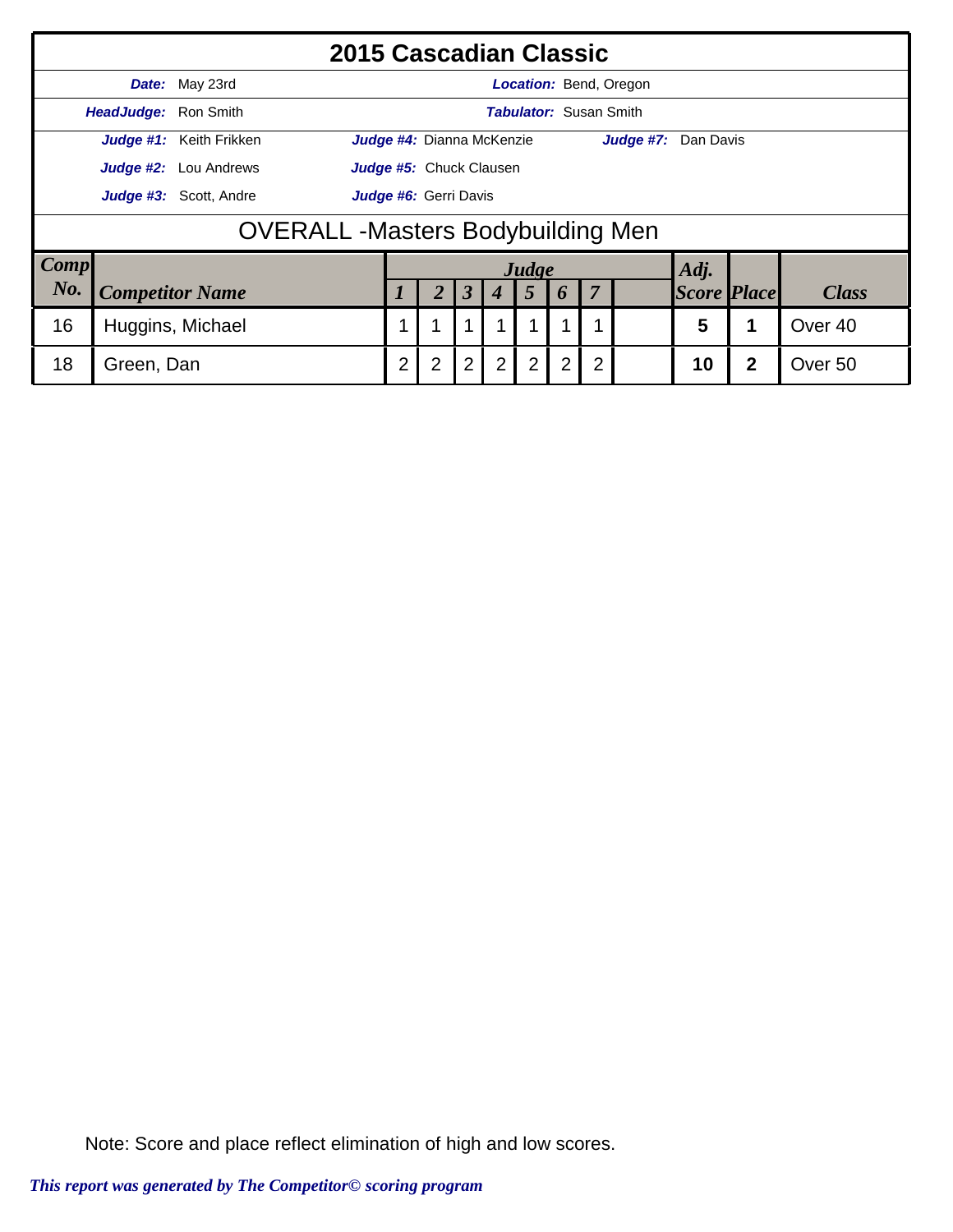|             | 2015 Cascadian Classic                                                                                     |                              |                         |                                                                 |                           |                      |   |       |   |                               |                               |                    |  |              |  |
|-------------|------------------------------------------------------------------------------------------------------------|------------------------------|-------------------------|-----------------------------------------------------------------|---------------------------|----------------------|---|-------|---|-------------------------------|-------------------------------|--------------------|--|--------------|--|
|             |                                                                                                            | Date: May 23rd               |                         |                                                                 |                           |                      |   |       |   |                               | <b>Location: Bend, Oregon</b> |                    |  |              |  |
|             | HeadJudge: Ron Smith                                                                                       |                              |                         |                                                                 |                           |                      |   |       |   | <b>Tabulator: Susan Smith</b> |                               |                    |  |              |  |
|             |                                                                                                            | Judge #1: Keith Frikken      |                         |                                                                 | Judge #4: Dianna McKenzie |                      |   |       |   |                               | Judge #7: Dan Davis           |                    |  |              |  |
|             |                                                                                                            | <b>Judge #2:</b> Lou Andrews | Judge #5: Chuck Clausen |                                                                 |                           |                      |   |       |   |                               |                               |                    |  |              |  |
|             | Judge #3: Scott, Andre<br>Judge #6: Gerri Davis                                                            |                              |                         |                                                                 |                           |                      |   |       |   |                               |                               |                    |  |              |  |
|             | <b>OVERALL-Masters Figure Women</b>                                                                        |                              |                         |                                                                 |                           |                      |   |       |   |                               |                               |                    |  |              |  |
| <b>Comp</b> |                                                                                                            |                              |                         |                                                                 |                           |                      |   | Judge |   |                               |                               | Adj.               |  |              |  |
| No.         |                                                                                                            | <b>Competitor Name</b>       |                         |                                                                 |                           | $\boldsymbol{\beta}$ | 4 | 5     | 6 | $\overline{7}$                |                               | <b>Score Place</b> |  | <b>Class</b> |  |
| 35          | Sanders, Shelly                                                                                            |                              |                         | $\overline{2}$<br>$\overline{2}$<br>1<br>1<br>6<br>Over 35<br>1 |                           |                      |   |       |   |                               |                               |                    |  |              |  |
| 44          | $\overline{2}$<br>2 <sub>1</sub><br>2<br>$\overline{2}$<br>2<br>2<br>1<br>1<br>Duran, Ruth<br>9<br>Over 45 |                              |                         |                                                                 |                           |                      |   |       |   |                               |                               |                    |  |              |  |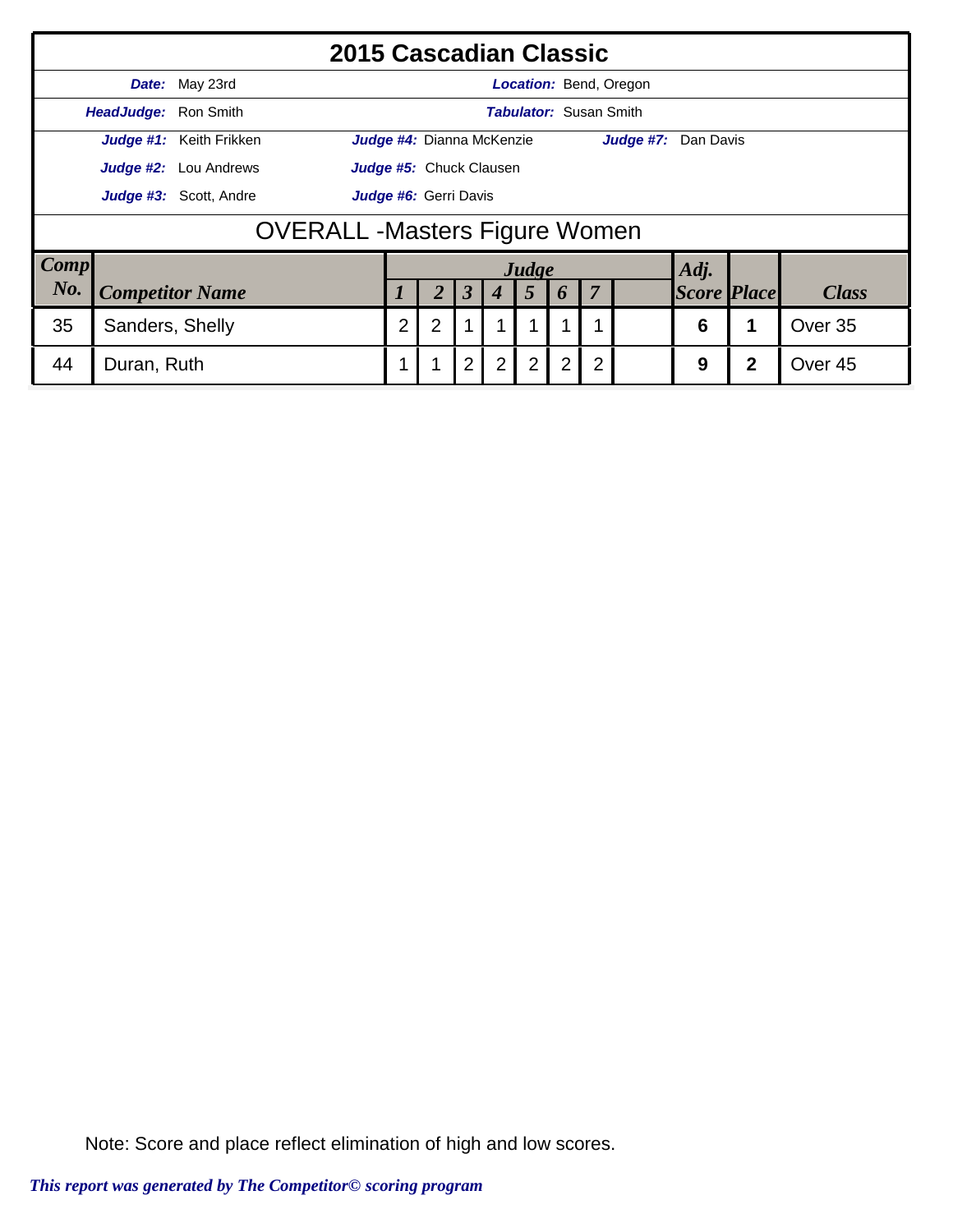|      | 2015 Cascadian Classic                          |                         |  |                |                           |                      |                  |                 |   |                               |                               |                    |                |              |
|------|-------------------------------------------------|-------------------------|--|----------------|---------------------------|----------------------|------------------|-----------------|---|-------------------------------|-------------------------------|--------------------|----------------|--------------|
|      | Date:                                           | May 23rd                |  |                |                           |                      |                  |                 |   |                               | <b>Location: Bend, Oregon</b> |                    |                |              |
|      | HeadJudge: Ron Smith                            |                         |  |                |                           |                      |                  |                 |   | <b>Tabulator: Susan Smith</b> |                               |                    |                |              |
|      |                                                 | Judge #1: Keith Frikken |  |                | Judge #4: Dianna McKenzie |                      |                  |                 |   |                               | Judge #7: Dan Davis           |                    |                |              |
|      |                                                 | Judge #2: Lou Andrews   |  |                | Judge #5: Chuck Clausen   |                      |                  |                 |   |                               |                               |                    |                |              |
|      | Judge #3: Scott, Andre<br>Judge #6: Gerri Davis |                         |  |                |                           |                      |                  |                 |   |                               |                               |                    |                |              |
|      | <b>OVERALL</b> - Figure Women                   |                         |  |                |                           |                      |                  |                 |   |                               |                               |                    |                |              |
| Comp |                                                 |                         |  |                |                           |                      |                  | Judge           |   |                               |                               | Adj.               |                |              |
| No.  |                                                 | <b>Competitor Name</b>  |  | 1              | $\overline{2}$            | $\boldsymbol{\beta}$ | $\boldsymbol{4}$ | $5\overline{)}$ | 6 | $\overline{7}$                |                               | <b>Score Place</b> |                | <b>Class</b> |
| 84   | Estes, Megan                                    |                         |  | $\overline{2}$ |                           |                      |                  |                 | 2 | 3                             |                               | 7                  | 1              | Class D Und  |
| 65   |                                                 | Rodriguez, Yamilla      |  |                | $\overline{2}$            | $\overline{2}$       | $\overline{2}$   | $\overline{2}$  |   |                               |                               | 8                  | $\overline{2}$ | Class A Und  |
| 73   | Mitchell, Davina                                |                         |  | 3              | 3                         | 3                    | 3                | 3               | 3 | 4                             |                               | 15                 | 3              | Class C Und  |
| 67   | Rojo, Catherine                                 |                         |  | 4              | 5                         | 5                    | $\overline{4}$   | 4               | 4 | 2                             |                               | 21                 | 4              | Class B Und  |
| 92   | Snair, Shannon                                  |                         |  | 5              | 4                         | 4                    | 5                | 5               | 5 | 5                             |                               | 24                 | 5              | Class E Over |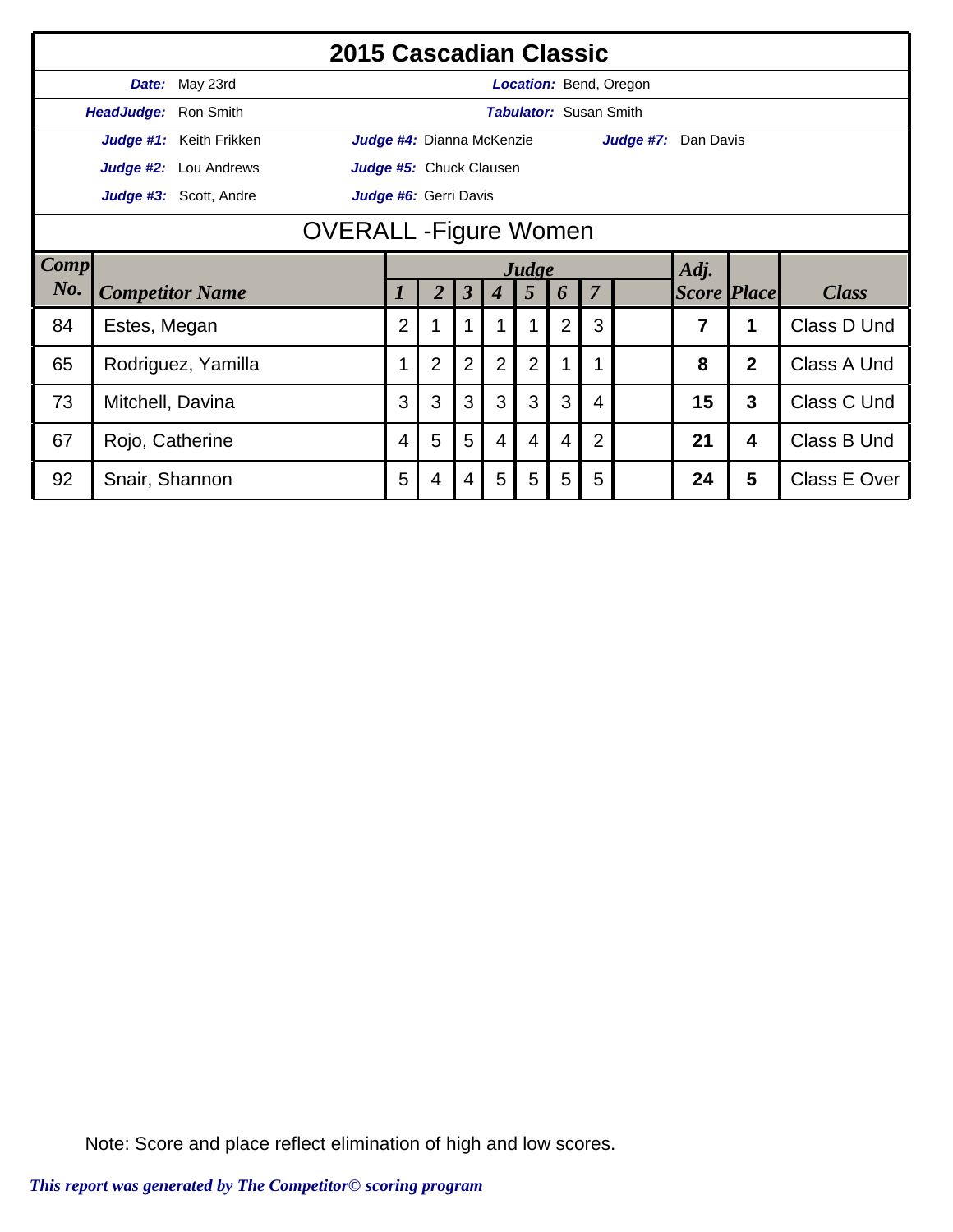|             | 2015 Cascadian Classic                          |                              |                                                                                                                                                    |                           |                      |                  |       |                               |                |                               |                    |   |                     |  |
|-------------|-------------------------------------------------|------------------------------|----------------------------------------------------------------------------------------------------------------------------------------------------|---------------------------|----------------------|------------------|-------|-------------------------------|----------------|-------------------------------|--------------------|---|---------------------|--|
|             | Date:                                           | May 23rd                     |                                                                                                                                                    |                           |                      |                  |       |                               |                | <b>Location: Bend, Oregon</b> |                    |   |                     |  |
|             | HeadJudge: Ron Smith                            |                              |                                                                                                                                                    |                           |                      |                  |       | <b>Tabulator:</b> Susan Smith |                |                               |                    |   |                     |  |
|             |                                                 | Judge #1: Keith Frikken      |                                                                                                                                                    | Judge #4: Dianna McKenzie |                      |                  |       |                               |                | Judge #7: Dan Davis           |                    |   |                     |  |
|             |                                                 | <b>Judge #2:</b> Lou Andrews |                                                                                                                                                    | Judge #5: Chuck Clausen   |                      |                  |       |                               |                |                               |                    |   |                     |  |
|             | Judge #3: Scott, Andre<br>Judge #6: Gerri Davis |                              |                                                                                                                                                    |                           |                      |                  |       |                               |                |                               |                    |   |                     |  |
|             | <b>OVERALL -Open Bodybuilding Men</b>           |                              |                                                                                                                                                    |                           |                      |                  |       |                               |                |                               |                    |   |                     |  |
| <b>Comp</b> |                                                 |                              |                                                                                                                                                    |                           |                      |                  | Judge |                               |                |                               | Adj.               |   |                     |  |
| No.         |                                                 | <b>Competitor Name</b>       |                                                                                                                                                    | 2                         | $\boldsymbol{\beta}$ | $\boldsymbol{4}$ | 5     | 6                             | $\overline{7}$ |                               | <b>Score Place</b> |   | <b>Class</b>        |  |
| 99          |                                                 | Alexander, Addison           | 5<br>Heavyweight<br>1                                                                                                                              |                           |                      |                  |       |                               |                |                               |                    |   |                     |  |
| 94          |                                                 | Huggins, Michael             | $\overline{2}$<br>$\overline{2}$<br>$\overline{2}$<br>$\overline{2}$<br>$\overline{2}$<br>$\overline{2}$<br>$\overline{2}$<br>$\overline{2}$<br>10 |                           |                      |                  |       |                               |                | Middleweight                  |                    |   |                     |  |
| 97          | Fenley, Stacy                                   |                              | 3                                                                                                                                                  | 3                         | 3                    | 3                | 3     | 3                             | 3              |                               | 15                 | 3 | <b>Light Heavyw</b> |  |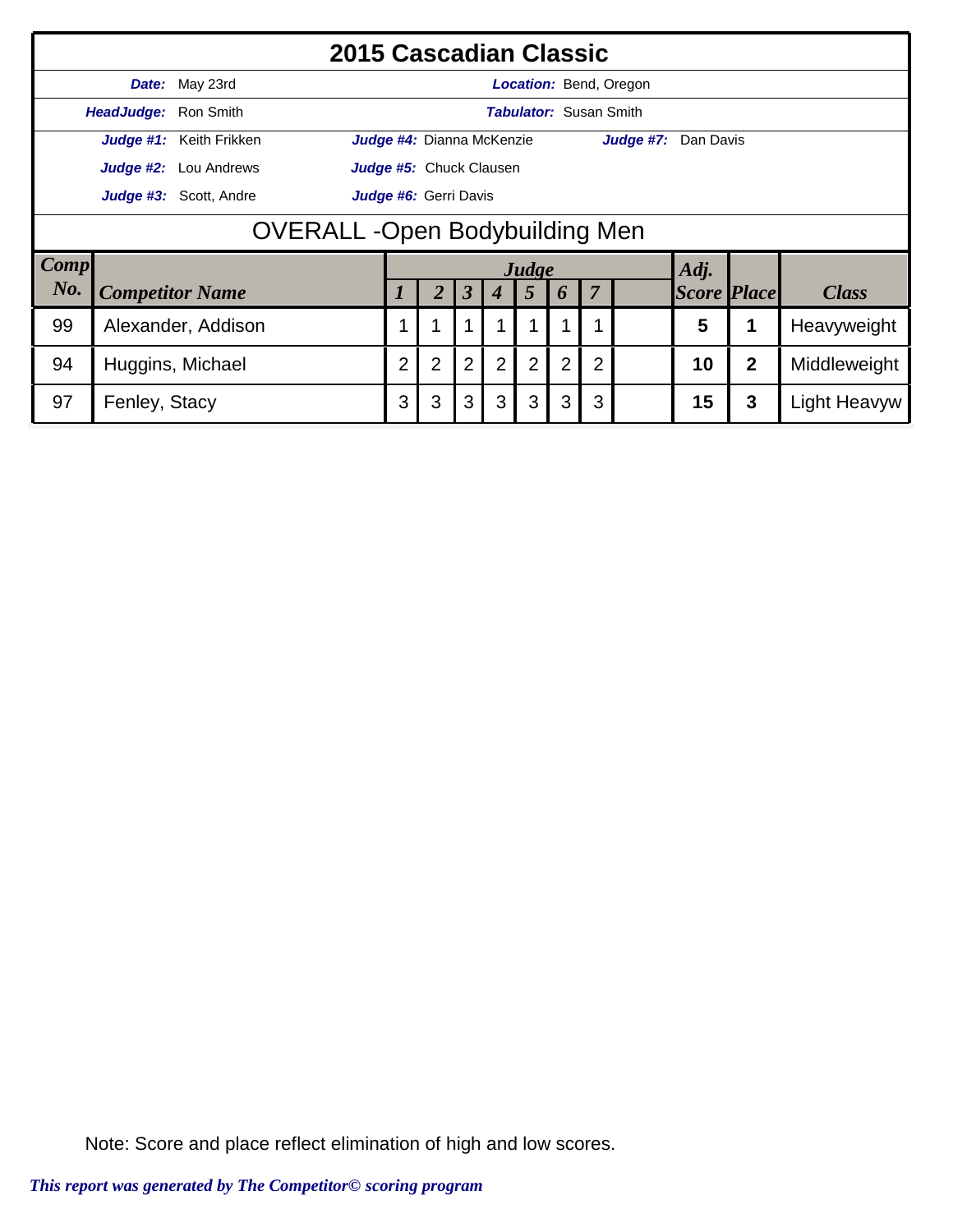|             | 2015 Cascadian Classic                          |                              |   |                |                           |   |             |                |                               |                |                               |                    |                    |              |
|-------------|-------------------------------------------------|------------------------------|---|----------------|---------------------------|---|-------------|----------------|-------------------------------|----------------|-------------------------------|--------------------|--------------------|--------------|
|             |                                                 | Date: May 23rd               |   |                |                           |   |             |                |                               |                | <b>Location: Bend, Oregon</b> |                    |                    |              |
|             | HeadJudge: Ron Smith                            |                              |   |                |                           |   |             |                | <b>Tabulator:</b> Susan Smith |                |                               |                    |                    |              |
|             |                                                 | Judge #1: Keith Frikken      |   |                | Judge #4: Dianna McKenzie |   |             |                |                               |                | Judge #7: Dan Davis           |                    |                    |              |
|             |                                                 | <b>Judge #2:</b> Lou Andrews |   |                | Judge #5: Chuck Clausen   |   |             |                |                               |                |                               |                    |                    |              |
|             | Judge #3: Scott, Andre<br>Judge #6: Gerri Davis |                              |   |                |                           |   |             |                |                               |                |                               |                    |                    |              |
|             | <b>OVERALL -Masters Physique Men</b>            |                              |   |                |                           |   |             |                |                               |                |                               |                    |                    |              |
| <b>Comp</b> |                                                 |                              |   |                |                           |   |             | Judge          |                               |                |                               | Adj.               |                    |              |
| No.         |                                                 | <b>Competitor Name</b>       |   |                |                           | 3 |             | 5              | 6                             | $\overline{7}$ |                               | <b>Score Place</b> |                    | <b>Class</b> |
| 111         | Taylor, Steve                                   |                              | 1 | 1              |                           |   |             |                | 1                             |                | 5                             |                    | Over <sub>50</sub> |              |
| 104         | Jacobson, Scott                                 |                              | 2 | $\overline{2}$ | $\overline{2}$            | 2 | $2^{\circ}$ | $\overline{2}$ | $\overline{2}$                |                | 10                            | $\mathbf{2}$       | Over <sub>40</sub> |              |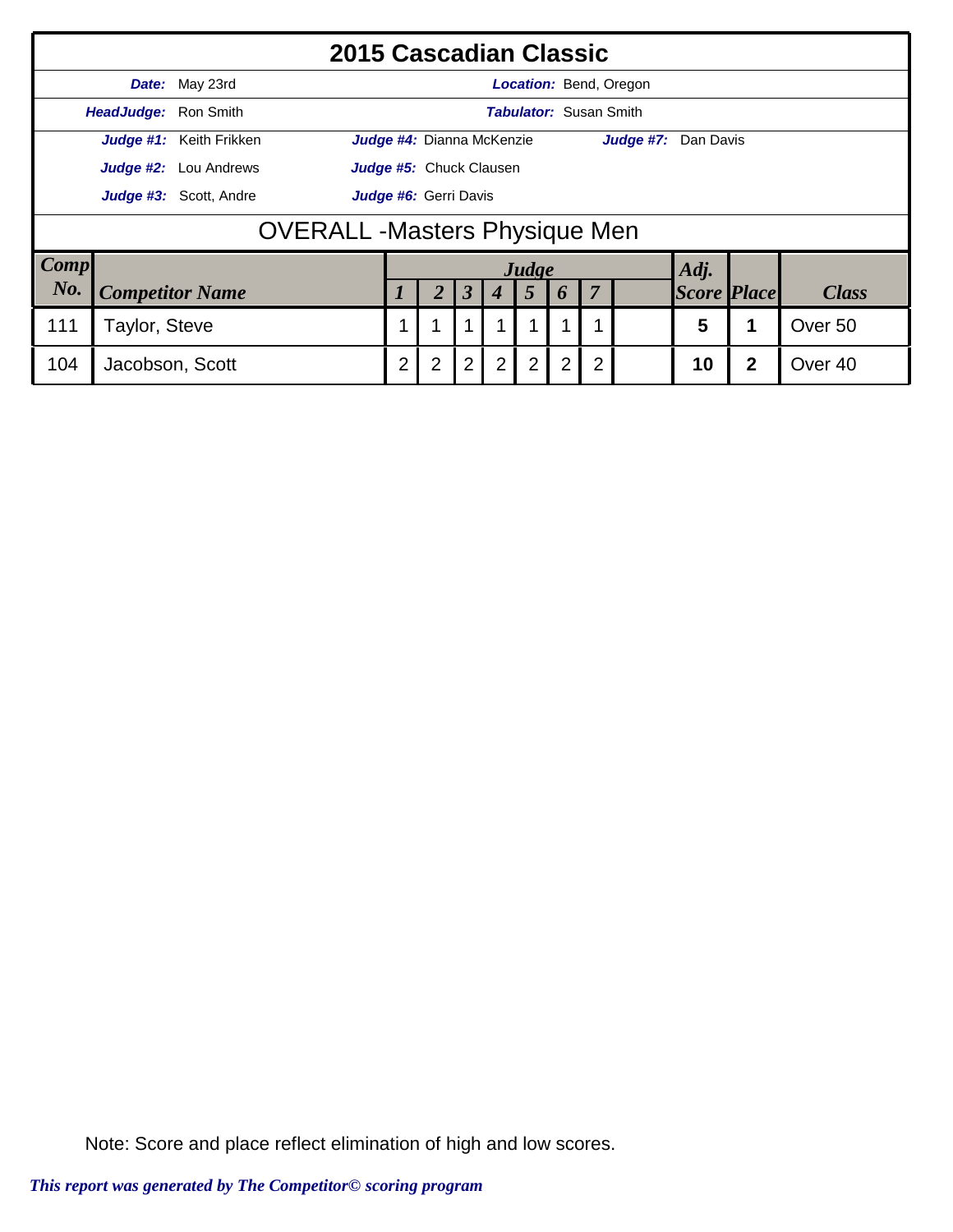|      | 2015 Cascadian Classic             |                         |  |                |                           |                      |                  |                 |   |                               |                        |                    |                         |              |
|------|------------------------------------|-------------------------|--|----------------|---------------------------|----------------------|------------------|-----------------|---|-------------------------------|------------------------|--------------------|-------------------------|--------------|
|      | Date:                              | May 23rd                |  |                |                           |                      |                  |                 |   |                               | Location: Bend, Oregon |                    |                         |              |
|      | HeadJudge: Ron Smith               |                         |  |                |                           |                      |                  |                 |   | <b>Tabulator: Susan Smith</b> |                        |                    |                         |              |
|      |                                    | Judge #1: Keith Frikken |  |                | Judge #4: Dianna McKenzie |                      |                  |                 |   |                               | Judge #7: Dan Davis    |                    |                         |              |
|      | Judge #2:                          | Lou Andrews             |  |                | Judge #5: Chuck Clausen   |                      |                  |                 |   |                               |                        |                    |                         |              |
|      |                                    | Judge #3: Scott, Andre  |  |                | Judge #6: Gerri Davis     |                      |                  |                 |   |                               |                        |                    |                         |              |
|      | <b>OVERALL</b> - Open Physique Men |                         |  |                |                           |                      |                  |                 |   |                               |                        |                    |                         |              |
| Comp |                                    |                         |  |                |                           |                      |                  | Judge           |   |                               |                        | Adj.               |                         |              |
| No.  |                                    | <b>Competitor Name</b>  |  | 1              | 2                         | $\boldsymbol{\beta}$ | $\boldsymbol{4}$ | $5\overline{)}$ | 6 | $\overline{7}$                |                        | <b>Score Place</b> |                         | <b>Class</b> |
| 131  | Cornwell, Travis                   |                         |  |                |                           |                      |                  |                 |   | $\overline{2}$                |                        | 5                  | 1                       | Class C Und  |
| 129  | Mitchell, Jayson                   |                         |  | $\overline{2}$ | $\overline{2}$            | $\overline{2}$       | 3                | 4               | 4 |                               |                        | 13                 | $\overline{2}$          | Class B Und  |
| 152  | Drobinski, Jeremy                  |                         |  | 3              | 3                         | 4                    | $\overline{2}$   | 2               | 5 | 5                             |                        | 17                 | 3                       | Class E Over |
| 145  |                                    | Galbreath, Glenn        |  | 4              | 5                         | 3                    | 5                | 3               | 3 | 3                             |                        | 18                 | $\overline{\mathbf{4}}$ | Class D Und  |
| 126  | Kittilstved, Dustyn                |                         |  | 5              | 4                         | 5                    | $\overline{4}$   | 5               | 2 | 4                             |                        | 22                 | 5                       | Class A Und  |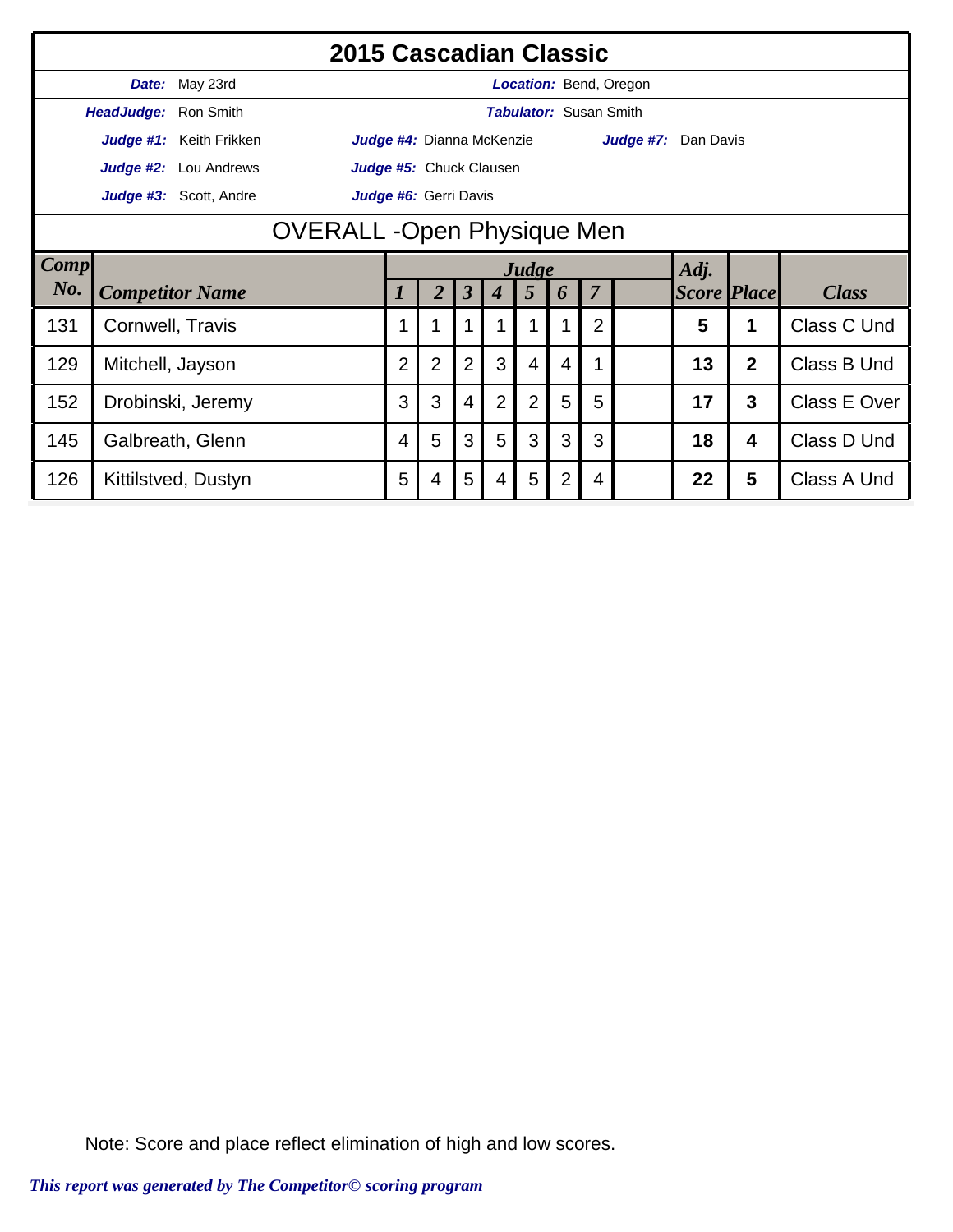|             | 2015 Cascadian Classic                          |                              |                         |                |                                  |             |                |                |                               |                |                               |                    |  |              |  |
|-------------|-------------------------------------------------|------------------------------|-------------------------|----------------|----------------------------------|-------------|----------------|----------------|-------------------------------|----------------|-------------------------------|--------------------|--|--------------|--|
|             |                                                 | Date: May 23rd               |                         |                |                                  |             |                |                |                               |                | <b>Location:</b> Bend, Oregon |                    |  |              |  |
|             | HeadJudge: Ron Smith                            |                              |                         |                |                                  |             |                |                | <b>Tabulator: Susan Smith</b> |                |                               |                    |  |              |  |
|             |                                                 | Judge #1: Keith Frikken      |                         |                | <b>Judge #4:</b> Dianna McKenzie |             |                |                |                               |                | Judge #7: Dan Davis           |                    |  |              |  |
|             |                                                 | <b>Judge #2:</b> Lou Andrews | Judge #5: Chuck Clausen |                |                                  |             |                |                |                               |                |                               |                    |  |              |  |
|             | Judge #3: Scott, Andre<br>Judge #6: Gerri Davis |                              |                         |                |                                  |             |                |                |                               |                |                               |                    |  |              |  |
|             | <b>OVERALL -Masters Bikini Women</b>            |                              |                         |                |                                  |             |                |                |                               |                |                               |                    |  |              |  |
| <b>Comp</b> |                                                 |                              |                         |                |                                  |             |                | Judge          |                               |                |                               | Adj.               |  |              |  |
| No.         |                                                 | <b>Competitor Name</b>       |                         |                |                                  | 3           | 4              | 5              | $\boldsymbol{b}$              | $\overline{7}$ |                               | <b>Score Place</b> |  | <b>Class</b> |  |
| 172         | Manning, Tiffany                                |                              |                         |                |                                  |             |                |                |                               |                |                               | 5                  |  | Over 35      |  |
| 182         |                                                 | $\overline{2}$               | 2                       | $\overline{2}$ | 2                                | $2^{\circ}$ | $\overline{2}$ | $\overline{2}$ |                               | 10             | $\mathbf 2$                   | Over <sub>45</sub> |  |              |  |